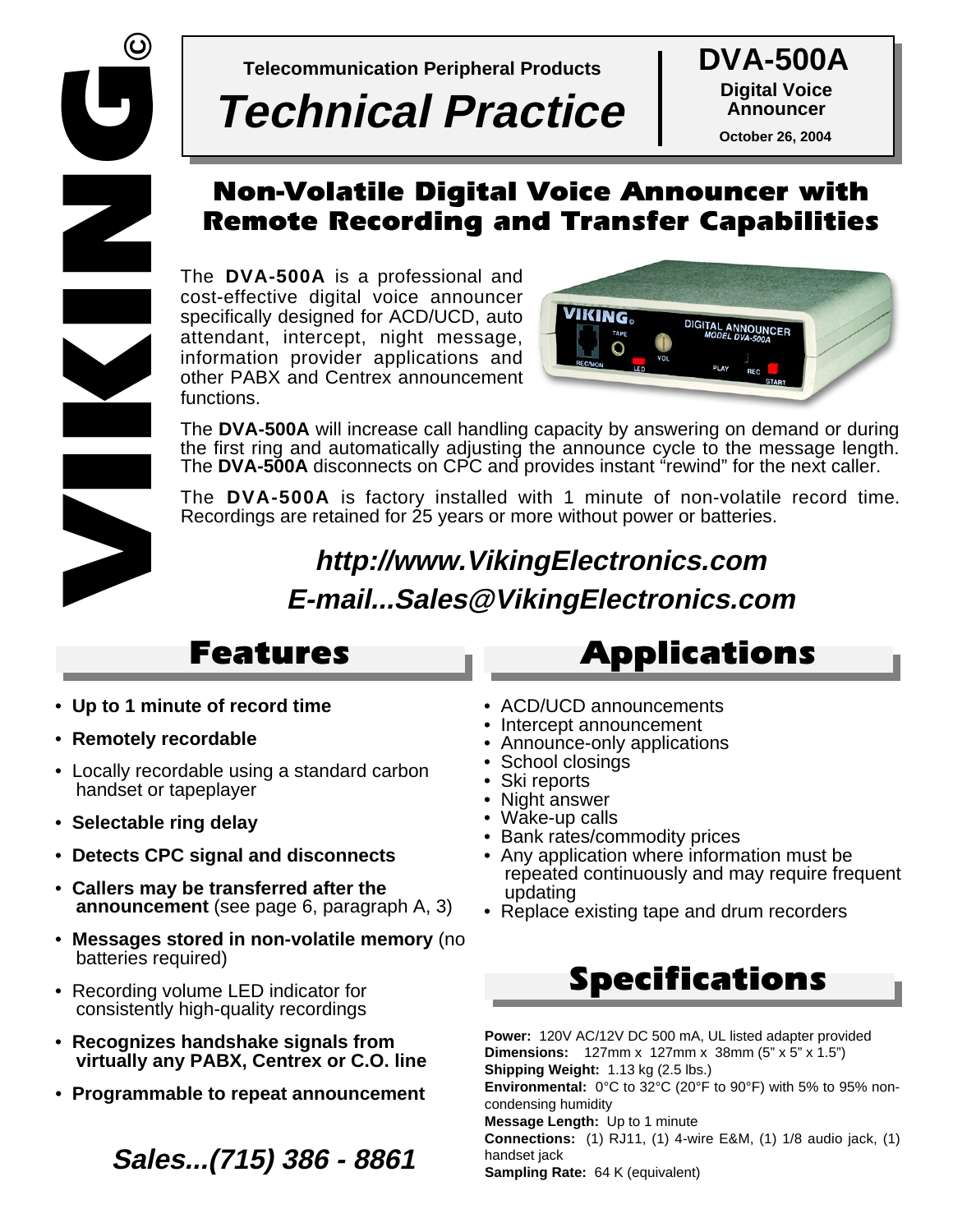#### **A. Installing the DVA-500A**

**Rear View of the DVA-500A**



Wire the **DVA-500A** with either or both the 4 wire E&M jack and/or the 2 wire ring trip jack as shown above. When using the 4 wire E&M, the ring trip interface may be used for remote programming. The E&M functions will resume when programming is finished.

**Note:** The **DVA-500A** requires a 24 hour unswitched 115V AC outlet. To protect the internal electronics, the installation of a surge protector is recommended.



### **A. Continuous Play**

Set dip switches to protocol **A**. Connect pin 5 (start) to pin 2 (busy). The announcement will be repeated continuously on pins 3 and 4 (600 ohm output).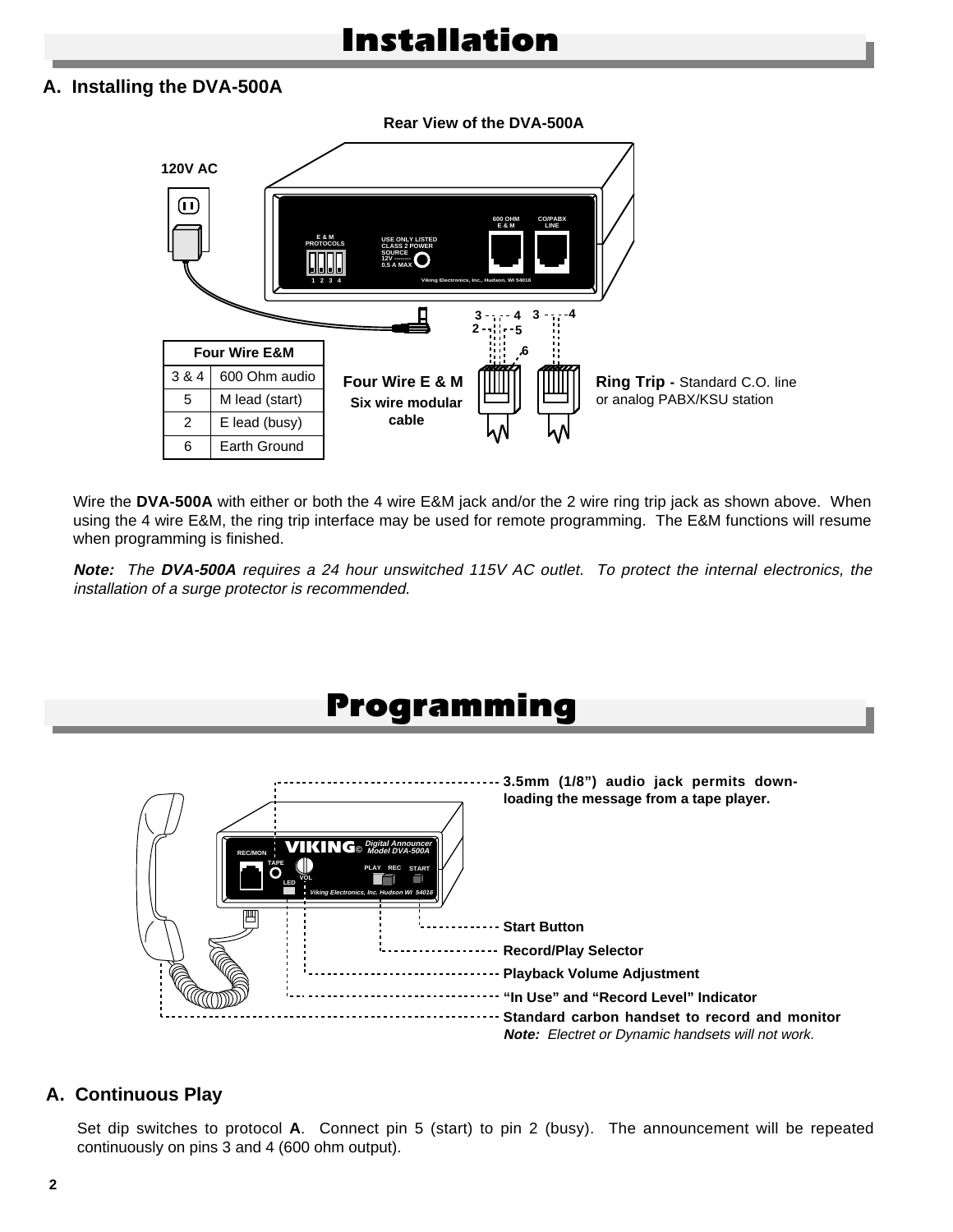#### **B. E & M Protocol Settings and Timing Specifications**

Three different protocol settings are switch selectable for changing E&M timing plus the ability to invert the start and/or busy signals. Place the DIP switches in the desired settings, then momentary power down the **DVA-500A**.

| <b>Protocol</b> | Sw $1$ Sw 2 |            |
|-----------------|-------------|------------|
| A               | OFF   OFF   |            |
| в               | <b>OFF</b>  | <b>ON</b>  |
| r.              | ΟN          | <b>OFF</b> |

|   |            | <b>Switch Position Description</b> |
|---|------------|------------------------------------|
| 3 | ΟN         | <b>Inverted Start</b>              |
|   | <b>OFF</b> | Normal                             |
| 4 | ΟN         | <b>Inverted Busy</b>               |
|   | <b>OFF</b> | Normal                             |



**1. "On Demand"**. Set dip switches to protocol "**A**" (Sw 1 and Sw 2 - **OFF**).



**2. Type 5 E & M, wink start.** Set dip switches to protocol "**B**" (Sw 1 - **OFF**, Sw 2 - **ON**).



**3. Drum Recorder Replacement.** Set dip switches to protocol "**A**" (Sw 1 and Sw 2 - **OFF).**



**In Use**

**Earth GND**

**from DVA-500A**

**Open**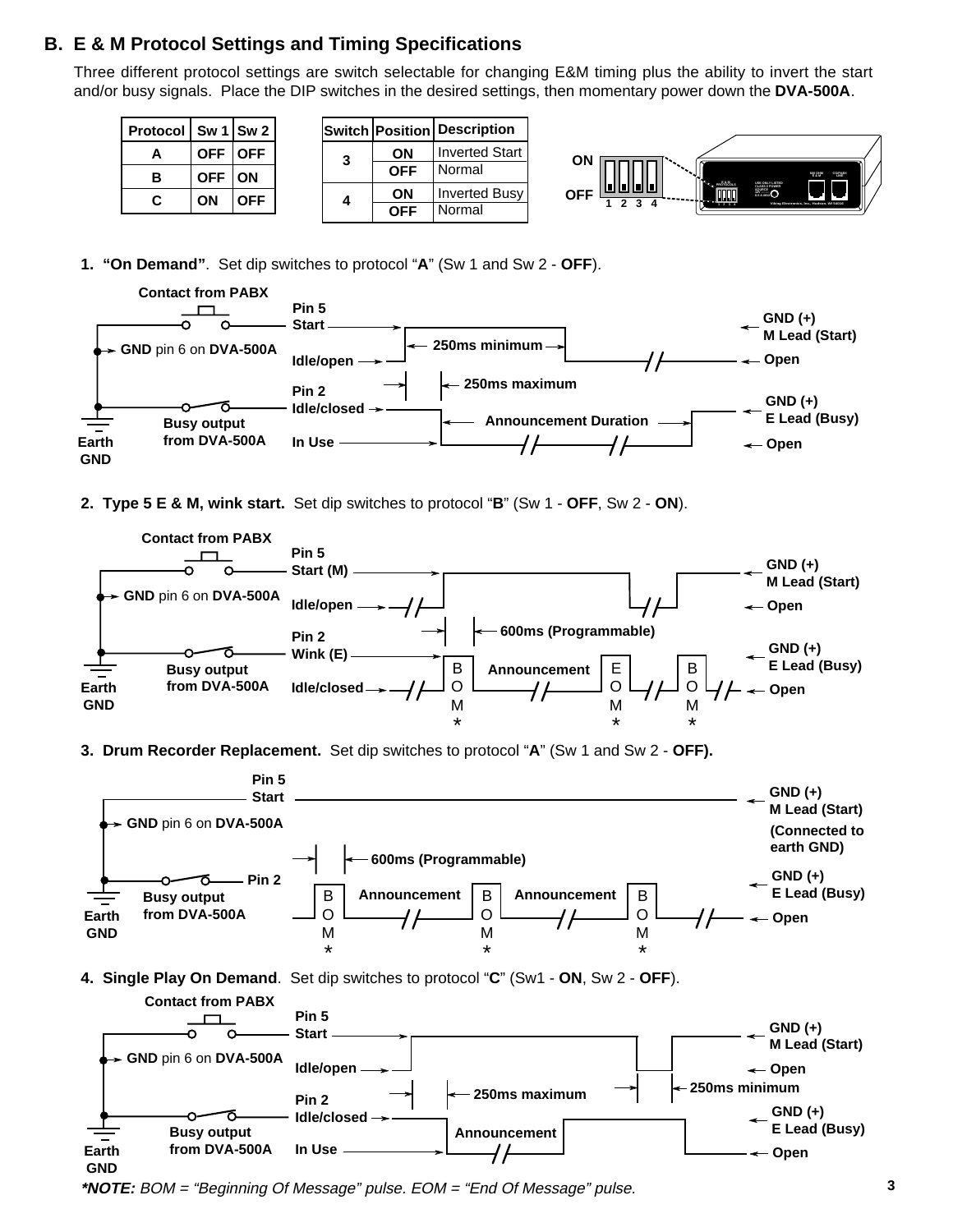### **C. Recording Locally From a Carbon Handset**

- **1.** Place the **PLAY/REC** switch in the **REC** position.
- **2.** Plug a standard carbon handset into the modular **REC/MON** jack.
- **3.** Press and hold the **START** switch and begin speaking as if you were talking on the telephone.
- **4.** When finished release the **START** switch.
- **5.** Place the **PLAY/REC** switch in the **PLAY** position.

### **D. Recording Locally From a Tape Player**

- **1.** Place the **PLAY/REC** switch in the **REC** position.
- **2.** Insert a 3.5mm (1/8") audio jack into the **TAPE** jack.
- **3.** Connect the other end of the cable assembly to the speaker, monitor, earphone, etc. jack of a standard cassette recorder.
- **4.** To adjust the audio level of the tape player.
	- **a.** Play the recording but do not push **START**.
	- **b.** Adjust the cassette player volume so that the LED flickers but is not mostly on or off.
- **5.** Press and hold the **START** switch for the duration of the recording.
- **6.** When finished release the **START** switch.
- **7.** Place the **PLAY/REC** switch in the **PLAY** position.

### **E. Monitoring Locally From a Carbon Handset**

- **1.** Place the **PLAY/REC** switch in the **PLAY** position.
- **2.** Plug a standard carbon handset into the modular **REC/MON** jack.
- **3.** Press and hold the **START** switch for the duration of the message.
- **4.** When finished release the **START** switch.

**Note:** While playing or recording, the "LED" will display a steady light.

### **F. Recording/Programming Remotely From a Touch Tone Phone**

#### **1. Accessing the Remote Recording/Programming Mode**

- **a.** Call the C.O. line or analog PABX/KSU extension connected to the 2 wire ring trip port.
- **b.** When the **DVA-500A** answers, enter a **⊁**.
- **c.** After the recording stops, enter your security code (factory set to 845464). Two beeps should be heard.
- **d.** You are now in the remote recording/programming mode.

#### **2. Remote Recording**

- **a.** After entering the programming mode, enter ✱**1**, wait for the start tone.
- **b.** Begin recording your message. Enter **#** to stop the recording.
- **c.** To review the announcements, enter ✱**3**, or hang-up and wait 20 seconds for the unit to disconnect, then call in.
- **d.** Enter **#** to stop the message playback.

#### **3. Programming the Ring Delay Remotely**

- **a.** After entering the programming mode, enter the desired ring delay (**0 9**).
- **b.** Enter **#45**. You have now finished programming your ring delay.

#### **4. E & M Timing**

The Beginning Of Message and End Of Message pulse width is factory set to 600ms. This may be programmed from 100ms (Touch Tone **1**) to 900ms (Touch Tone **9**). Enter **1 - 9**, **#46**.

#### **5. Repeat Announcement**

When in programming enter **01-99**, **#44** to have the announcement play from 1 to 99 times.

#### **6. Changing the Security Code**

It is recommended that you change the security code from the **845464** factory setting to your own personal 6 digit number. To change the security code, enter **6 digits #47**. **Note:** The security code cannot contain a ✱ or **#**. **<sup>4</sup>**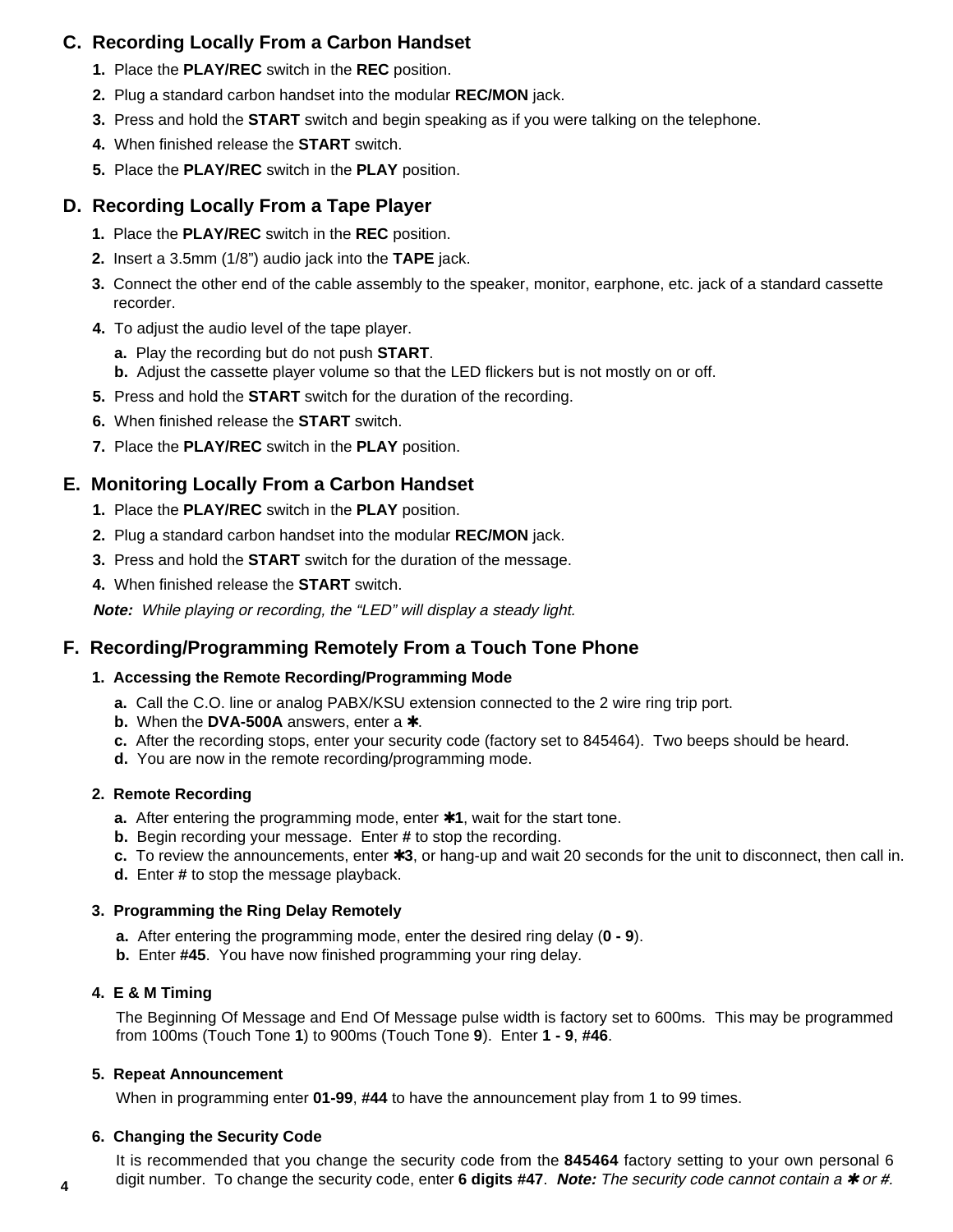#### **7. Transfer Option**

When in programming enter the extension number, up to 16 digits, followed by **#00** (see page 6, paragraph A, 3).

**8. To Leave the Remote Programming Mode** Simply hang-up and the **DVA-500A** will time-out and disconnect.

### **G. Using the DVA-500A with Major PABX's**

| <b>Manufacturer</b>                            | <b>Protocol Dip</b><br><b>Switches</b>                                                                                                             | <b>Notes</b><br>* Earth ground is the positive of the PABX system talk battery                                                                                                                                                                                                                                        |  |  |  |  |
|------------------------------------------------|----------------------------------------------------------------------------------------------------------------------------------------------------|-----------------------------------------------------------------------------------------------------------------------------------------------------------------------------------------------------------------------------------------------------------------------------------------------------------------------|--|--|--|--|
| ATT (Dimension, Horizon,<br>etc. 4 Wire E & M) | Protocol "A"<br>with inverted busy signal<br>ON<br>989L<br><b>OFF</b><br>1 2 3 4                                                                   | Use 4 Wire E & M Interface. Connections: T & R to pins 3 & 4, M to pin<br>5, E to pin 2 and Earth Ground* to pin 6.                                                                                                                                                                                                   |  |  |  |  |
| ATT (System 75)                                | Protocol "A"<br>with inverted busy signal<br>ON<br>999)<br><b>OFF</b><br>1 2 3 4                                                                   | For more information, contact Viking Product Support at (715) 386-8666.                                                                                                                                                                                                                                               |  |  |  |  |
| ATT (System 85)<br><b>SN231 Circuit Pack</b>   | Protocol "A"<br>with inverted busy signal<br>ON<br>000l<br><b>OFF</b><br>1 2 3 4                                                                   | Use 4 Wire E & M Interface. Connections to SN231 Circuit Pack. T & R<br>to pins 3 & 4, S to pin 5, and AL to pin 2. Set option switches 1 & 2 down<br>and 3 up on the Circuit Pack.                                                                                                                                   |  |  |  |  |
| Conveyant                                      | Protocol "A"<br>ON<br>▕▟▐▟▐▟▏<br><b>OFF</b><br>1 2 3 4                                                                                             | Use 4 Wire E & M Interface. Connections: T & R to pins 3 & 4. Strap pin<br>5 (from the DVA-500A) to pin 6 (of the DVA-500A). Don't connect any<br>Earth Ground. RC-T1 (control input) lead to pin 2. CONVEYANT logic<br>ground to pin 1.                                                                              |  |  |  |  |
| <b>GTE</b>                                     | <b>Protocol "A"</b><br>with inverted start signal<br>ON<br>$\blacksquare\blacksquare\blacksquare\blacksquare\blacksquare$<br><b>OFF</b><br>1 2 3 4 | Use 4 Wire E & M Interface. Connections: T & R to pins 3 & 4, M to pin<br>5, E to pin 2 and Frame Ground to pin 6.                                                                                                                                                                                                    |  |  |  |  |
| <b>Harris (20-20)</b>                          | Protocol "B"<br>ON<br>0000<br><b>OFF</b><br>1234                                                                                                   | Use 4 Wire E & M Interface. Connections: T1 & R1 to pins 3 & 4. M to pin<br>5. E to pin 2. Earth ground* to pin 6.                                                                                                                                                                                                    |  |  |  |  |
| Hitachi (HCX 5000)                             | <b>Protocol "A"</b><br>with inverted busy signal<br>ON<br><b>NULLE</b><br><b>OFF</b><br>1 2 3 4                                                    | For more information, contact Viking Product Support at (715) 386-8666.                                                                                                                                                                                                                                               |  |  |  |  |
| N.E.C. (2400)                                  | Protocol "C"<br>ON<br>1000<br><b>OFF</b><br>1 2 3 4                                                                                                | Use 4 Wire E & M Interface. Connections to 40DT card: T1 & R1 to pins<br>3 & 4. M to pin 5. Earth ground* to pin 6.                                                                                                                                                                                                   |  |  |  |  |
| Northern (SL-1)<br>QPC74 Ran Trunk             | Protocol "A"<br>ON<br>9998<br><b>OFF</b><br>1234                                                                                                   | Use 4 Wire E & M Interface. Connections to QPC74 RAN TRUNK circuit<br>pack: T & R to pins 3 & 4. CPO to pin 2. S/MBO to pin 5. Earth ground*<br>to pin 6. Set C34 switch as follows: SW1.0 - closed, SW2.0 - closed,<br>SW3.0 - open, SW4.0 - closed. Programming the SL-1: The DVA-500A<br>emulates a Cook 201.      |  |  |  |  |
| Northern (SL-1)<br>Universal trunk card        | Protocol "A"<br>ON<br><b>OFF</b><br>1 2 3 4                                                                                                        | Use 4 Wire E & M Interface. Connections to Universal TRUNK card: T &<br>R to pins 3 & 4. Earth ground* to pin 6. Pin 5 to MB lead. Pin 2 to CP<br>lead. The DVA-500A emulates a Audiochron RQ1-112.                                                                                                                   |  |  |  |  |
| <b>Siemens</b><br>(Saturn)                     | <b>Protocol "A"</b><br>ON<br><b>OFF</b><br>1 2 3 4                                                                                                 | Use 4 Wire E & M Interface. Connections to the TMBA-4 card: T & R to<br>pins 3 & 4. MA to pin 5. Strap MA & EB together. Don't connect EA lead.<br>Program Saturn for "Recann" and "Demand" and set "System Message"<br>to be a min. of 2 sec. longer than actual announcement. Strap TMBA-4<br>for type 2 signaling. |  |  |  |  |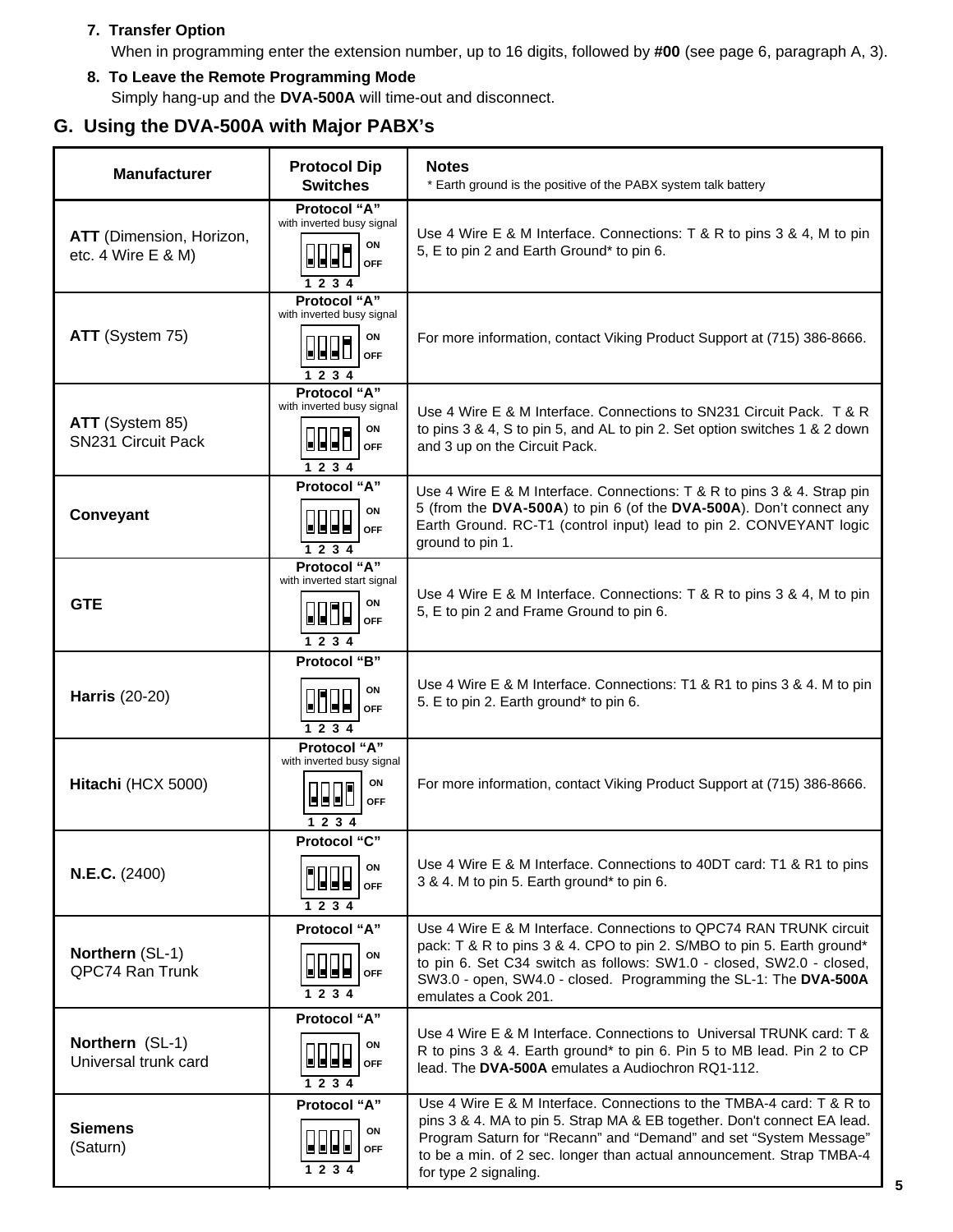| <b>Manufacturer</b>                                                                           | <b>Protocol Dip</b><br><b>Switches</b>                                                 | <b>Notes</b><br>* Earth ground is the positive of the PABX system talk battery                                                                                                                                                                                                            |  |  |  |  |  |
|-----------------------------------------------------------------------------------------------|----------------------------------------------------------------------------------------|-------------------------------------------------------------------------------------------------------------------------------------------------------------------------------------------------------------------------------------------------------------------------------------------|--|--|--|--|--|
| <b>Siemens</b><br>(40/80 Hybrid)                                                              | Protocol "A"<br>with inverted busy signal<br>ON<br><b>OFF</b><br>1234                  | For more information, contact Viking Product Support at (715) 386-8666.                                                                                                                                                                                                                   |  |  |  |  |  |
| <b>Startel</b>                                                                                | Protocol "A"<br>ON<br>E E E E<br>OFF<br>1234                                           | Use 4 Wire E & M Interface. Connections: T & R to pins 3 & 4, M to pin<br>5, E to pin 2. No connection to pin 6.                                                                                                                                                                          |  |  |  |  |  |
| <b>Stromberg-Carlson</b><br>(CO switch)                                                       | Protocol "A"<br>with inverted busy signal<br>ON<br><b>OFF</b><br>1234                  | Use 4 Wire E & M Interface. Connect T & R to pins $3 \& 4$ , Earth<br>Ground* to pin 6 and pin 5, and E to pin 2. Strap the E & M Trunk card<br>the same as for an Audichron HQ1 112 Drum Announcer. Programming<br>the CO switch: The DVA-500A emulates the Audichron Drum<br>Announcer. |  |  |  |  |  |
| <b>Stromberg-Carlson</b><br>(DBX)                                                             | Protocol "C"<br>with inverted start and<br>busy signals<br>ON<br><b>OFF</b><br>1 2 3 4 | Use 4 Wire E & M Interface. Connections: T & R to pins 3 & 4, M to pin<br>5, E to pin 2. Earth Ground* to pin 6.                                                                                                                                                                          |  |  |  |  |  |
| <b>Tadaran</b><br>(All models)                                                                |                                                                                        | Use Ring Trip Interface. Connect $T$ & R to pins 3 & 4 of the CO/PABX<br>line jack. Program all DVA-500A channels for ring delay of 2.                                                                                                                                                    |  |  |  |  |  |
| <b>Jistel</b> (all models)<br>Mitel (all models)<br>Rolm (all models)<br>Toshiba (perception) |                                                                                        | Use Ring Trip Interface. Connect $T$ & R to pins 3 & 4 of the CO/PABX<br>line jack.                                                                                                                                                                                                       |  |  |  |  |  |

# *Operation*

### **A. Ring Trip Interface**

- **1. Standard** Any ringing C.O. line or analog PABX/KSU station will be answered after the programmed ring delay, given the announcement and released. The DVA-500A is then immediately ready to answer the next incoming call.
- **2. Repeat Announcement Option** The announcement may be programmed to play up to 99 times. The announcement will repeat, up to the programmed value, or until the caller hangs up and a CPC signal from the C.O. is detected. Callers that do not hang up may be transferred (see below). When in programming, enter the repeat announcement value **01** (plays once) to **99** followed by **#44**.
- **3. Transfer Option** A ringing C.O. line will be answered after the programmed ring delay, given the announce ment and then transferred to another extension. This option may only be used with analog PABX/KSU, OPX station or Centrex C.O. lines with hook switch flash - blind transfer capabilities. This means a line that a "2500" set telephone can hookswitch flash and dial an extension, but does not require that extension to answer before releasing the call. When in programming, enter the extension number to be transferred to (up to 16 digits) followed by **#00**. To remove the transfer option simply enter **#00** without any previous (extension) numbers.

### **B. Four Wire E & M**

The **600 OHM E & M** jack provides a 600 ohm "Dry" output. Refer to E & M protocol settings and timing on pages 3 - 4, and the PABX table on pages 5 - 6 for proper operation.

### **Product Support Line...(715) 386-8666 Fax Back Line...(715) 386-4345**

Due to the dynamic nature of the product design, the information contained in this document is subject to change without notice. Viking Electronics, its affiliates and/or subsidiaries assume no responsibility for errors and/or omissions contained in this information. Revisions of this document or new editions of it may be issued to incorporate such changes.

**6**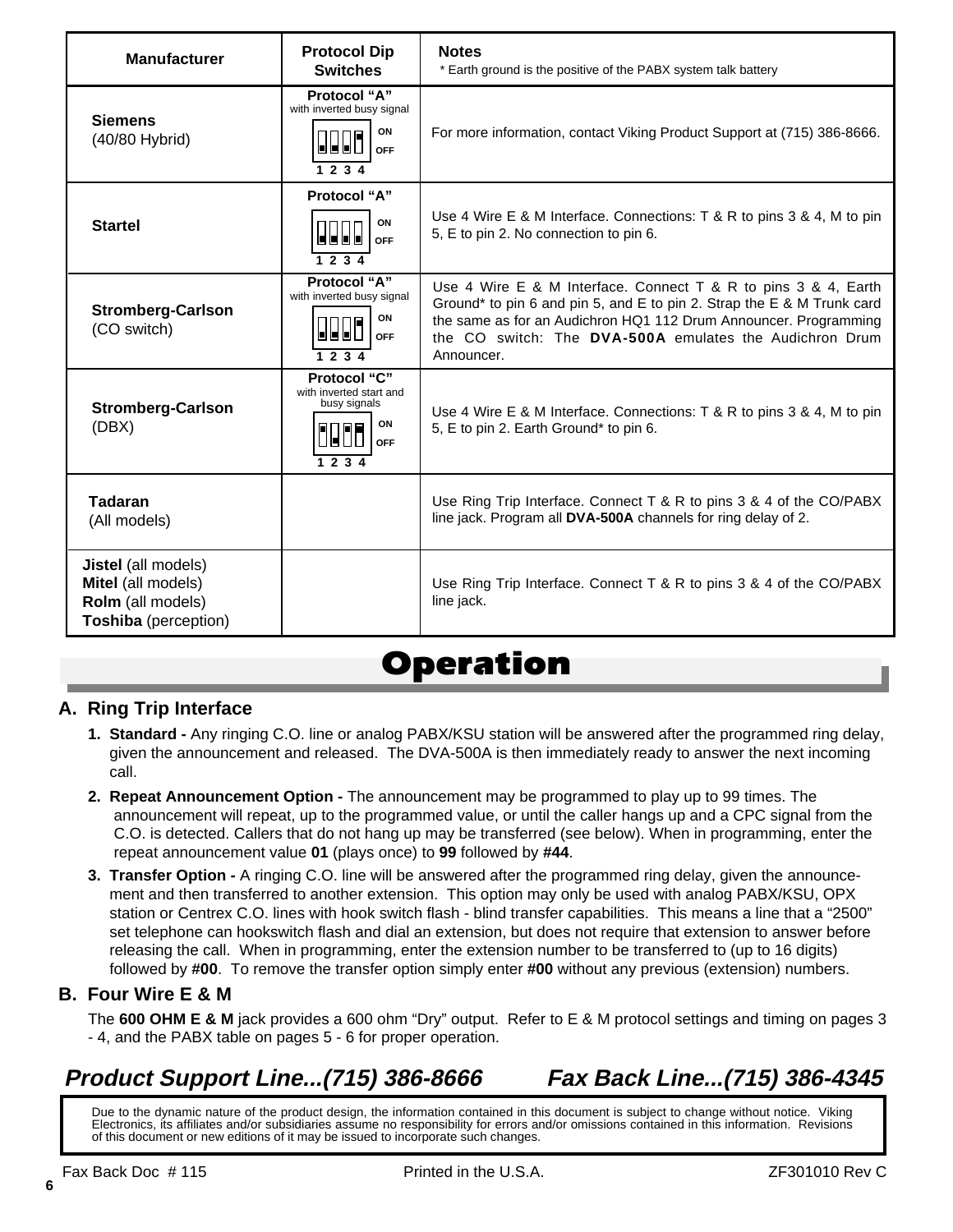#### **If you have a problem with a Viking product, please contact Technical Support at (715) 386-8666**

Our Technical Support Department is available for assistance weekdays between 8 a.m. and 5 p.m. central time. So that we can give you better service, before you call please:

- **1.** Know the model number, the serial number and what software version you have (see serial label).
- **2.** Have your Product Manual in front of you.
- **3.** It is best if you are on site.

### **RETURNING PRODUCT FOR REPAIR**

#### **The following procedure is for equipment that needs repair:**

**1.** Customer must contact Viking's Technical Support Department at 715-386-8666 to obtain a Return Authorization (RA) number. The customer MUST have a complete description of the problem, with all pertinent information regarding the defect, such as options set, conditions, symptoms, methods to duplicate problem, frequency of failure, etc.

**2.** Packing: Return equipment in original box or in proper packing so that damage will not occur while in transit. Static sensitive equipment such as a circuit board should be in an anti-static bag, sandwiched between foam and individually boxed. All equipment should be wrapped to avoid packing material lodging in or sticking to the equipment. Include ALL parts of the equipment. C.O.D. or freight collect shipments cannot be accepted. Ship cartons prepaid to:

#### **Viking Electronics, Inc., 1531 Industrial Street, Hudson, WI 54016**

- **3.** Return shipping address: Be sure to include your return shipping address inside the box. We cannot ship to a P.O. Box.
- **4.** RA number on carton: In large printing, write the R.A. number on the outside of each carton being returned.

#### **RETURNING PRODUCT FOR EXCHANGE**

#### **The following procedure is for equipment that has failed out-of-box (within 10 days of purchase):**

**1.** Customer must contact Viking's Technical Support Department at 715-386-8666 to determine possible causes for the problem. The customer MUST be able to step through recommended tests for diagnosis.

**2.** If the Technical Support Product Specialist determines that the equipment is defective based on the customer's input and troubleshooting, a Return Authorization (R.A.) number will be issued. This number is valid for fourteen (14) calendar days from the date of issue.

**3.** After obtaining the R.A. number, return the approved equipment to your distributor, referencing the R.A. number. Your distributor will then replace the product over the counter at no charge. The distributor will then return the product to Viking using the same R.A. number.

**4. The distributor will NOT exchange this product without first obtaining the R.A. number from you. If you haven't followed the steps listed in 1, 2 and 3, be aware that you will have to pay a restocking charge.** 

#### **TWO YEAR LIMITED WARRANTY**

Viking warrants its products to be free from defects in the workmanship or materials, under normal use and service, for a period of two years from the date of purchase from any authorized Viking distributor. If at any time during the warranty period, the product is deemed defective or malfunctions, return the product to Viking Electronics, Inc., 1531 Industrial Street, Hudson, WI., 54016. Customer must contact Viking's Technical Support Department at 715-386-8666 to obtain a Return Authorization (R.A.) number.

This warranty does not cover any damage to the product due to lightning, over voltage, under voltage, accident, misuse, abuse, negligence or any damage caused by use of the product by the purchaser or others. This warranty does not cover non-EWP products that have been exposed to wet or corrosive environments. This warranty does not cover stainless steel surfaces that have not been properly maintained.

NO OTHER WARRANTIES. VIKING MAKES NO WARRANTIES RELATING TO ITS PRODUCTS OTHER THAN AS DESCRIBED ABOVE AND DISCLAIMS ANY EXPRESS OR IMPLIED WARRANTIES OR MERCHANTABILITY OR FITNESS FOR ANY PARTIC-ULAR PURPOSE.

EXCLUSION OF CONSEQUENTIAL DAMAGES. VIKING SHALL NOT, UNDER ANY CIRCUMSTANCES, BE LIABLE TO PUR-CHASER, OR ANY OTHER PARTY, FOR CONSEQUENTIAL, INCIDENTAL, SPECIAL OR EXEMPLARY DAMAGES ARISING OUT OF OR RELATED TO THE SALE OR USE OF THE PRODUCT SOLD HEREUNDER.

EXCLUSIVE REMEDY AND LIMITATION OF LIABILITY. WHETHER IN AN ACTION BASED ON CONTRACT, TORT (INCLUD-ING NEGLIGENCE OR STRICT LIABILITY) OR ANY OTHER LEGAL THEORY, ANY LIABILITY OF VIKING SHALL BE LIMITED TO REPAIR OR REPLACEMENT OF THE PRODUCT, OR AT VIKING'S OPTION, REFUND OF THE PURCHASE PRICE AS THE EXCLUSIVE REMEDY AND ANY LIABILITY OF VIKING SHALL BE SO LIMITED.

IT IS EXPRESSLY UNDERSTOOD AND AGREED THAT EACH AND EVERY PROVISION OF THIS AGREEMENT WHICH PRO-VIDES FOR DISCLAIMER OF WARRANTIES, EXCLUSION OF CONSEQUENTIAL DAMAGES, AND EXCLUSIVE REMEDY AND LIMITATION OF LIABILITY, ARE SEVERABLE FROM ANY OTHER PROVISION AND EACH PROVISION IS A SEPARABLE AND INDEPENDENT ELEMENT OF RISK ALLOCATION AND IS INTENDED TO BE ENFORCED AS SUCH.



#### **When using your telephone equipment, basic safety precautions should always be followed to reduce the risk of fire, electric shock and injury to persons, including the following:**

- **1.** Read and understand all instructions. The Technical Practice delivered with your product contains Installation Instructions and other important information.
- **2.** Follow all warnings and instructions marked on the product and contained in the Technical Practice.
- **3.** Unplug this product from the outlet before cleaning. Do not use liquid cleaners or aerosol cleaners. Use a damp cloth for cleaning.
- **4.** Do not use this product near water, for example, near bath tub, wash bowl, kitchen sink or laundry tub, in a wet basement or near a swimming pool.
- **5.** Do not place this product on an unstable cart, stand or table. The product may fall causing serious damage to the product.
- **6.** This product should be operated only from the type of power source indicated on the markings label. If you are not sure of the type of power supply to your home, consult your dealer or local power company.
- **7.** Do not allow anything to rest on the power cord. Do not locate this product where the cord will be abused by persons walking on it.
- **8.** Do not overload wall outlets and extension cords as this can cause risk of fire or electric shock.
- **9.** Never push objects of any kind into this product through cabinet slots as they may touch dangerous voltage points or short out parts that could result in the risk of fire or electric shock. Never spill liquid of any kind on the product.
- **10.** To reduce the risk of electric shock, do not disassemble this product, but take it to a qualified serviceman when some service or repair work is required. Opening or removing covers may expose you to dangerous voltages or other risks. Incorrect reassembly can cause electric shock when the appliance is subsequently used.
- **11.** Unplug this product from the wall outlet and refer servicing to qualified service personnel under the following conditions:
	- **A.** When the power supply cord or plug is damaged or frayed.
	- **B.** If liquid has been spilled into the product.
	- **C.** If the product has been exposed to rain or water.
	- **D.** If the product does not operate normally by following the operating instructions. Adjust only those controls that are covered by the operating instructions because improper adjustment of other controls may result in damage and will often require other work by a qualified technician to restore the product to normal operation.
	- **E.** If the product has been dropped or the cabinet has been damaged.
	- **F.** If the product exhibits a distinct change in performance.
- **12.** Avoid using a telephone (other than the cordless type) during an electrical storm. There may be a remote risk of electric shock from lightning.
- **13.** Do not use the telephone to report a gas leak in the vicinity of the leak.
- **14.** Repairs to this telephone equipment can only be made by the manufacturer or its authorized agents.
- **15.** Use the product only in the fashion, and in conjunction with the equipment, described in the Technical Practice.

#### **\*\* SAVE THESE INSTRUCTIONS! \*\***